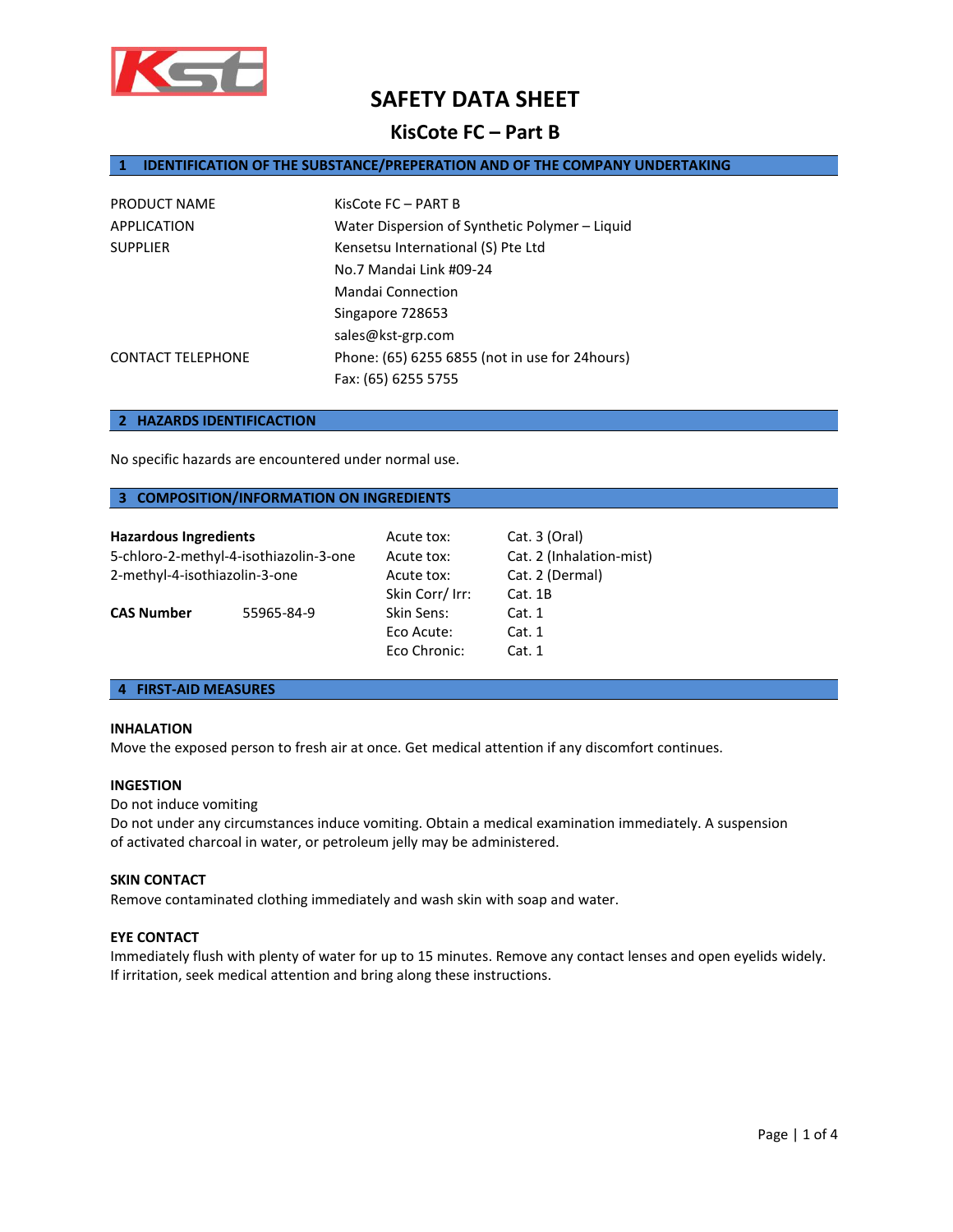

# **KisCote FC – Part B**

# **5 FIRE-FIGHTING MEASURES**

The product does not present a fire hazard. Extinguishers not to be used.

Risk arising from combustion:

The original ingredients or unidentified toxic and/or irritant compounds may be present in the combustion fumes. Avoid inhaling the fumes.

# **6 ACCIDENTAL RELEASE MEASURES**

# **PERSONAL PRECAUTIONS**

Wear protective clothing as described in Section 8 of this safety data sheet.

### **CLEANING METHODS**

If the product is in a liquid foam, stop it from entering the drainage system. Recover the product for re-use if possible, or for elimination. The product might, where appropriate, be absorbed by inert material. After the product had been recovered, rinse the area involved with water.

# **7 HANDLING AND STORAGE**

#### **USAGE PRECAUTIONS**

Put on appropriate personal protective equipment.

#### **STORAGE PRCAUTIONS**

Store above 5°C, in adequately ventilated premises.

#### **HANDLING PRECAUTIONS**

Avoid contact with skin and eyes and exposure to high dust concentration.

# **8 EXPOSURE CONTROLS/PERSONAL PROTECTION**

#### **PROTECTIVE EQUIPMENT**



**HAND PROTECTION** Protective gloves are recommended.

**EYE PROTECTION** Wear approved safety goggles.

### **HYGIENE MEASURES**

.

Wash hands and face before breaks and at end of each work shift.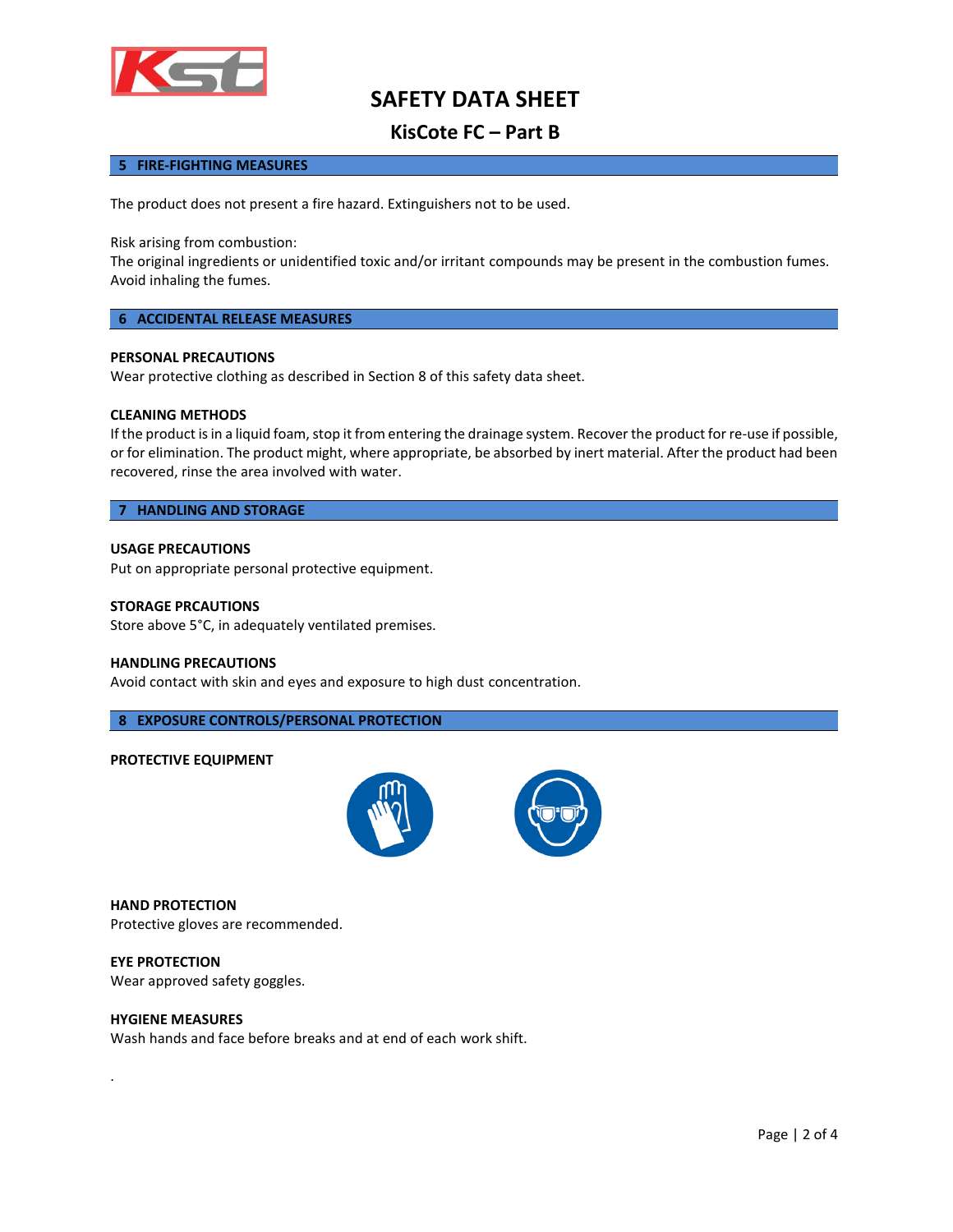

# **KisCote FC – Part B**

# **9 PHYSICAL AND CHEMICAL PROPERTIES**

| APPEARANCE              | Liquid               |
|-------------------------|----------------------|
|                         |                      |
| <b>COLOUR</b>           | White                |
| рH                      | $7 - 8$              |
| <b>WATER SOLUBILITY</b> | Dispersible          |
| LIPID SOLUBILITY        | Insoluble            |
| <b>VISCOSITY</b>        | 100-200 mPa.s (23°C) |

# **10 STABILITY AND REACTIVITY**

# **STABILITY**

Stable under normal temperature conditions and recommended use.

# **CONDITIONS TO AVOID**

No specific data

# **MATERIALS TO AVOID**

No specific data

# **HAZARDOUS DECOMPOSITION PRODUCTS**

No specific data

# **11 TOXICOLOGICAL INFORMATION**

### **ROUTE(S) OF ENTRY**

| Ingestion  | Yes |
|------------|-----|
| Inhalation | Yes |
| Contact    | No  |

Toxicological information related to the product:

No toxicological data are available at the moment on the product itself.

The concentration of each substance should be borne in mind in assessing the toxicological effects deriving from the preparation.

The product does not contain toxicologically relevant substances.

# **CORROSIVE / IRRITATING PROPERTIES**

| EYE CONTACT                    | This product can cause temporary irritation by contact |
|--------------------------------|--------------------------------------------------------|
| <b>Sensitizing Properties:</b> | No effects are known                                   |
| Carcinogenic Effects           | No effects are known                                   |
| <b>Mutagenic Effects</b>       | No effects are known                                   |
| <b>Teratogenic Effects</b>     | No effects are known                                   |